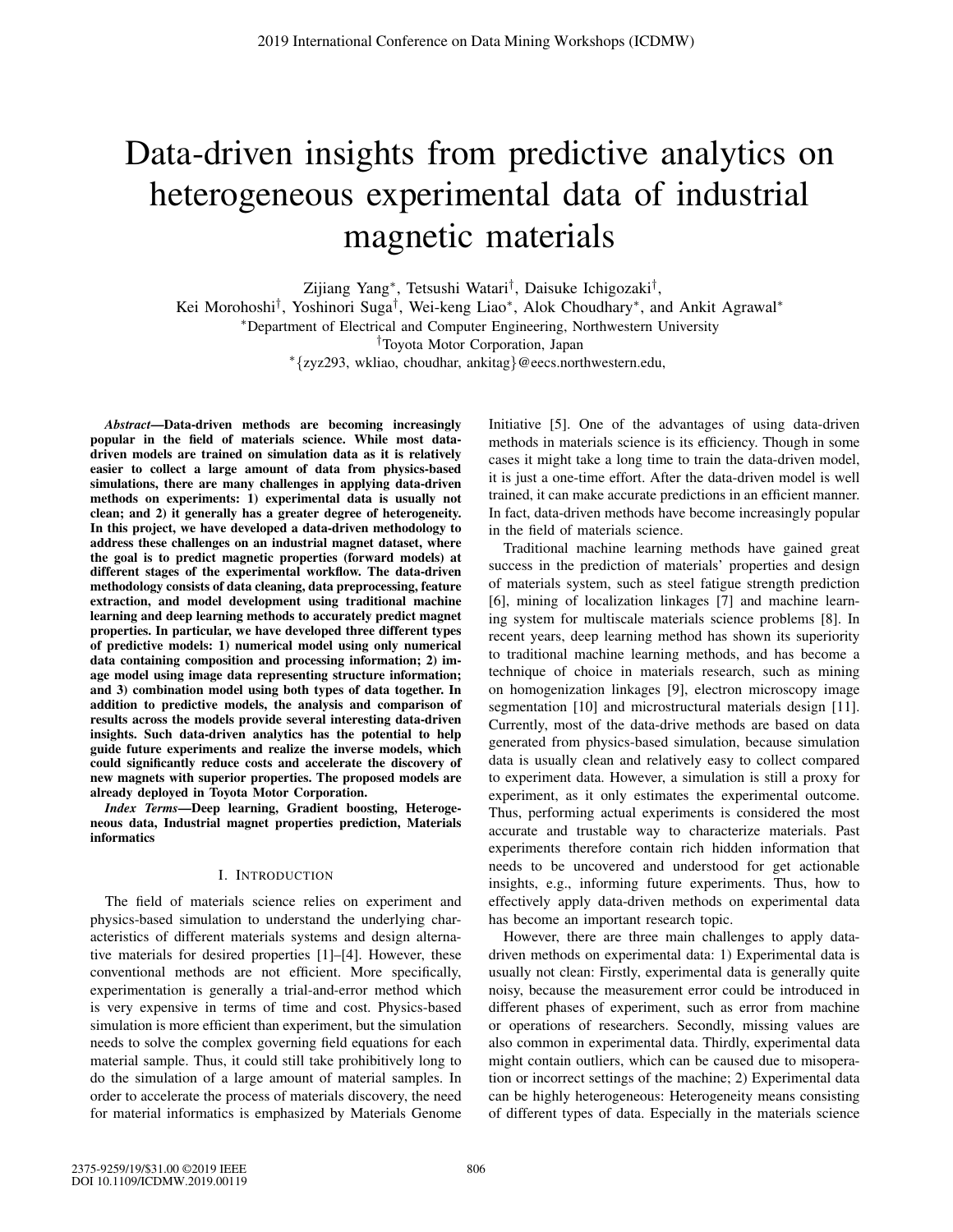field, experimental data could have both numerical and image data, where numerical data records the information about composition of the material samples and processing parameters, and image data (e.g. Scanning Electron Microscope (SEM) image) represents the structural information of the material sample. 3) Experimental data is usually wide-shallow data: Wide means that experimental data usually contains many features, and shallow means the size of experimental data is relatively small. Thus, it is crucial to process such wide-shallow data in a strategic way to avoid the curse of dimensionality.

The above challenges make it more difficult to clean, extract salient information, and develop data-driven models based on experimental data. In this work, we have developed a datadriven framework to address the above challenges and develop accurate prediction models for magnet properties prediction. More specifically, in this work we focus on predicting four magnet properties separately based on the composition and processing information of magnet samples as well as SEM images indicating structural information of magnet samples. In other words, a strategic way for data cleaning, data preprocessing is introduced in this framework to process the noisy experimental data. A traditional machine learning and deep learning methods based method is proposed in the framework to train predictive models on the heterogeneous wide-shallow experimental dataset. In particular, three types of models are proposed, which are numerical model (i.e. purely using numerical data as input), image model (i.e. purely using image data as input) and combination model (i.e. using both numerical data and image data as input). The results show that the proposed framework can accurately predict magnet properties and some insights obtained from data analysis can help carry out the experiments in an efficient and effective manner, which might help to accelerate materials discovery. To the best of our knowledge, this is the first machine learning work on such heterogeneous industrial magnet data. In addition, the proposed framework can be easily extended to other materials systems which involve heterogeneous wide-shallow datasets, and it is already deployed in Toyota Motor Corporation.

#### II. BACKGROUND AND MACHINE LEARNING METHODS

# *A. Magnet properties prediction*

Due to global energy shortage and climate change, research on green energy has become a hot topic in recent decades. As renewable energy, electricity is widely used in different industrial applications. Thus, it is of significant importance to design better battery as well as its peripheral equipment, such that it has large capacity and efficient electric conversion rate with low cost. In this work, we have developed data-driven models for property prediction of magnetic materials that are located in the motors, sensors, and so on.

Coercivity (Hcj) and Remanence (Br) are the two main metrics of interest to measure the performance of a magnet sample. In order to enhance Hcj and Br, some processing steps are applied on the magnet samples as shown in Figure 1. More specifically, the raw magnet samples undergo four

different processing steps, which are rapid cooling, molding, hot deform and heat treatment. During the processing, the properties (i.e. Hcj and Br) are measured twice separately after hot deform and heat treatment processing steps, and SEM images are taken after hot deform (Image) processing step to visualize the structural information of magnet samples. Thus, given composition and processing information as well as structural information, prediction models are developed in this work to accurately predict two sets of magnetic properties (i.e. Hcj and Br of Property No.1 and No.2 as shown in Figure 1).



Fig. 1. Demonstration of processing steps of magnet samples.

#### *B. Gradient boosting*

Boosting is one of the most commonly used machine learning methods, and it has been widely used in various research tasks [12]–[14]. Particularly, gradient boosting [15] is a variant of boosting method. Gradient boosting involves three elements: 1) Loss function: One of the advantages of gradient boosting is that it is a generic framework, which means it can use a variety of loss functions. In particular, squared error is a commonly used loss function for regression problems. 2) Weak learner: Decision tree is typically used as the weak learner in gradient boosting. Decision tree is constructed in a greedy manner, which chooses the features that can minimize the loss after splitting the node. 3) Additive model: Gradient boosting is an iterative training method, which means it adds a decision tree to the model to reduce the loss in each training iteration. The training of gradient boosting is stopped when a predefined number of decision trees are added to the model, or the loss reaches an acceptable level. In this work, gradient boosting regressor, which is a gradient boosting method for regression problems, is used to train the models for magnetic properties prediction.

## *C. Transfer learning*

In order to train a successful deep learning model, a large amount of data is usually required. However, in some scientific domains, such as materials science, it is very expensive to collect such large amount of labeled data, which hinders the application of deep learning. To take advantage of deep learning even with a relatively small dataset, one of the common approaches is to use transfer learning [16]. Transfer learning focuses on applying the knowledge learned from solving one problem to another different but related problem. More specifically, using pre-trained models as a feature extractor is one of the most common approaches for transfer learning. Because of the hierarchical learning strategy of convolutional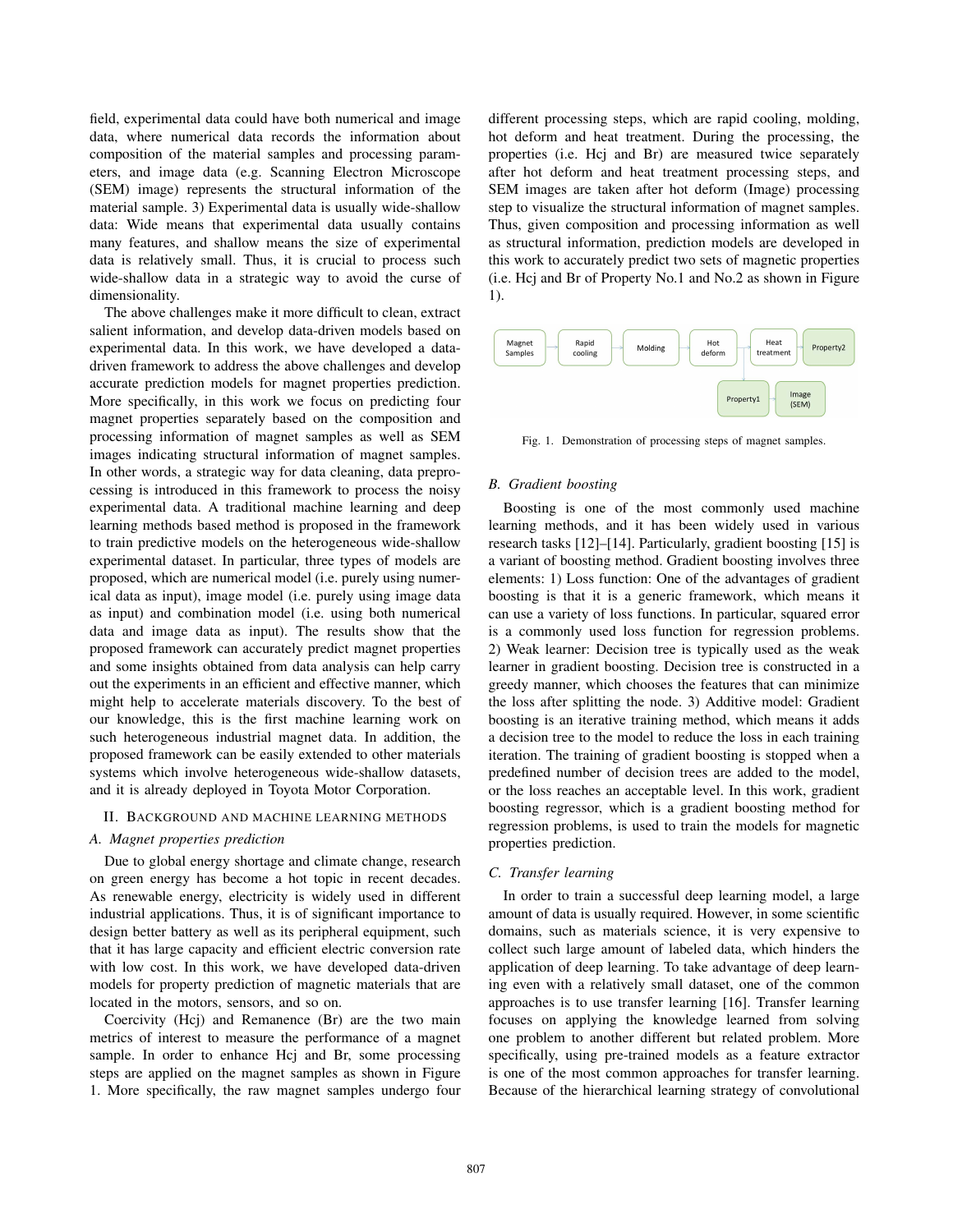neural network, it can detect simple features, such as edges, at earlier layers, then later layers combine them to form some high level features. Since the pre-trained model is trained on a huge amount of various types of images, the learned features have the ability to well characterize different types of images. Thus, the pre-trained model can be used as a feature extractor to extract features from images so that machine learning methods could be further applied on the extracted features to train the prediction model.

In this work, we use a portion of VGG-16 [17] network as a feature extractor. As shown in Figure 2, VGG-16 consists of five convolutional blocks and two fully connected layers. As mentioned above, the convolutional blocks (i.e. blue blocks in Figure 2) are used to learn the features that can well characterize images, while the fully connected layers (i.e. red block in Figure 2) use the learned features to make the prediction. In this work, we keep the architecture and weights of all the convolutional blocks of VGG-16 as feature extractor to extract features from SEM images of magnet samples. Then gradient boosting regressor is trained on the extracted features to make the predictions.



Fig. 2. Architecture of VGG16 pre-trained model. (bs. is the abbreviation of batch size)

# III. DATASET

This dataset is collected from experiments by Toyota Motor Corporation, Japan for magnet properties research, and it includes numerical data and image data.

## *A. Numerical data*

As shown in Figure 1, there are four processing steps (i.e. rapid cooling, molding, hot deform and heat treatment) to improve the mechanical properties of a magnet sample. Thus, the numerical data mainly contains the processing information of four processing steps, such as processing time, processing temperature and pressure. The composition of the magnet sample is also included in the numerical data. In addition, at most four magnet properties can be measured for a magnet sample. More specifically, Property No.1 (i.e. P1 Hcj and P1 Br) are measured after hot deform processing step, while Property No.2 (i.e. P2 Hcj and P2 Br) are measured after heat treatment processing step.

#### *B. Image data*

Images of the magnet samples are taken after hot deform processing step using SEM technique. For each magnet sample, SEM images are taken at up to eight positions with three different magnifications (i.e.  $\times 200$ ,  $\times 1000$ ,  $\times 30000$ ) and two different SEM modes (i.e. COMPO and SEI). In other words, there are at most 48 ( $= 8 \times 3 \times 2$ ) SEM images for a magnet sample. Figure 3 (a) shows the two most common positions where SEM images are available in the dataset, the position C00 is the center position of the magnet sample, while position  $C10$  is the position shifted along  $Z$  axis compared to position C00. Figure 3 (b) shows an example of SEM image taken at  $C_{00}$  position with  $\times 1000$  magnification and COMPO SEM mode.



Fig. 3. (a) Illustration of the positions where SEM images are taken at a magnet sample. (b) An example of SEM image taken at C00 position with ×1000 magnification and COMPO SEM mode.

# IV. METHODS

## *A. Data preprocessing*

Because the dataset is collected from experiments, there are noise, missing values and outliers in the dataset. In order to train an accurate prediction model, data preprocessing is necessary.

*1) Data preprocessing for numerical data:* For numerical data, the data preprocessing, such as feature removal and outlier detection, is mainly based on domain knowledge. Particularly, a four-step preprocessing method is applied on numerical data to obtain the corresponding dataset.

- Numerical data includes the features representing composition and processing information of magnet samples. Since the dataset is relatively small, such large number of features might lead to the curse of dimensionality. Thus, we remove features that are not related to magnet properties (i.e. features that do not effect properties based on domain knowledge) and features that are correlated with others (i.e. features that can be calculated based on other features). For example, manufacturing device name is removed because it is not related to magnet properties, and the aspect ratio of a sample is removed since it is correlated with its width and length.
- Then we remove the data points without corresponding magnet property.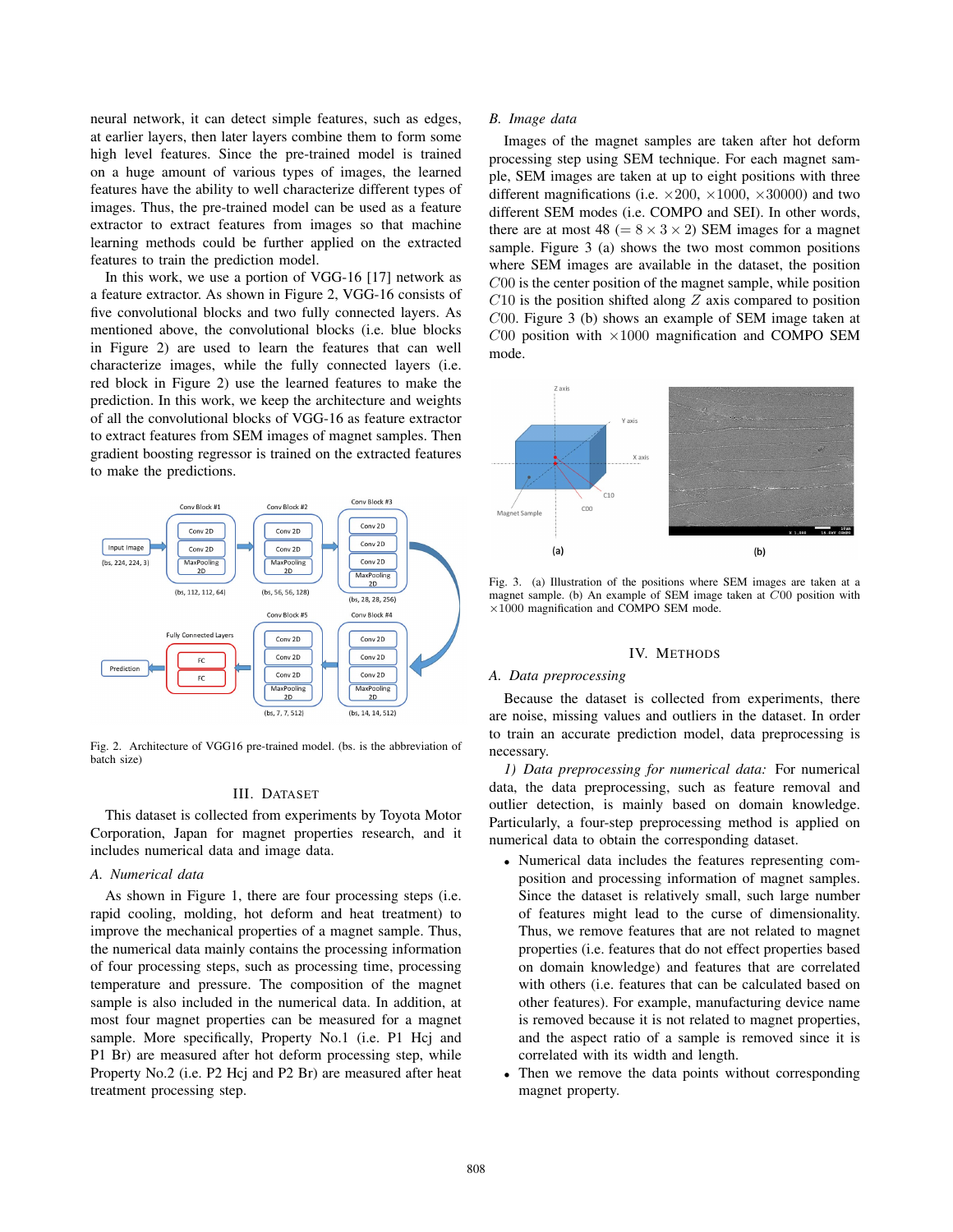- In the experiments, the property of a magnet sample is measured multiple times, and the magnet property of the same magnet sample might be slightly different due to the measurement errors of the machine. Thus, we remove the outliers (i.e., where the magnetic property is significantly different from other same magnet sample), fill up the missing values with the average value from the same magnet sample, and take the average value of the magnet property of the same magnet sample as the value of its property.
- The range of different features are highly diverse, so we rescale each feature individually to unit norm.

After data preprocessing, there are 43 features left and they can be categorized into four categories:

- Composition: The magnet sample consists of 9 chemical elements.
- Dimension: There are 4 features describing the physical dimension of the magnet sample before hot deform processing step.
- Phase: There are 18 features representing the information of different phases in the rapid cooling processing step.
- Processing parameters: There are 12 features in total representing the processing parameters of the rest three processing steps. More specifically, molding, hot deform and heat treatment processing steps include 4, 5 and 3 features, respectively.

Note that after data preprocessing, all the 43 features are available for predicting Property No.2, while only 40 features are available for predicting Property No.1, since Property No.1 is measured before heat treatment processing step is applied on the magnet sample.

*2) Data preprocessing for image data:* As shown in Figure 3 (b), the SEM image has label information at the bottom, which does not contain any structure information of the magnet sample. Thus, the bottom of each SEM image is cropped. Since the sizes of SEM images of different magnifications are different, we then resize the SEM images to  $224 \times 224$ . Finally, the number of data points for each magnet property after data preprocessing is listed in Table I.

TABLE I THE NUMBER OF DATA POINTS FOR EACH MAGNET PROPERTY AFTER DATA PREPROCESSING

| <b>Property</b>     | Number of data points |
|---------------------|-----------------------|
| Property No.1 - Hcj | 98                    |
| Property No.1 - Br  | 98                    |
| Property No.2 - Hcj | 107                   |
| Property No.2 - Br  | 99                    |

# *B. Proposed models*

We compare the performance of different combinations of machine learning methods such as gradient boosting, random forest and support vector machine as regressors and pretrained networks such as VGG-16, VGG-19 [17] and ResNet [18] as feature extractors. For each regressor, we performed an extensive grid search for optimization of hyperparameters to find the best hyperparameters. For instance, for gradient boosting regressor, we used a learning rate from [0.01, 0.1, 0.5], number of estimators from [50,100,150,200] and maximum depth from [1, 3, 5, 10]. Similarly, for each pre-trained networks, different layers are tried as feature extractor to find the best image representative for current application. Among all of the combinations of regressors and feature extractors, the proposed models that use gradient boosting regressor and VGG-16 as feature extractor perform the best. In the next sections, three types of models based on gradient boosting regressor and VGG-16 are proposed for each magnet property, which are numerical model, image model and combination model.

*1) Numerical model:* Numerical model (referred as Num model) takes numerical data as input and uses gradient boosting regressor to train the prediction model. More specifically, gradient boosting regressor with 0.1 learning rate, 100 estimators and maximum depth of 3 is used. The same parameter settings of gradient boosting regressor is used for both image model and combination model, which are introduced later. As mentioned in section 3, the number of features for different magnet properties are different. More specifically, the number of input features of numerical model for Property No.1 and No.2 are 40 and 43, respectively.



Fig. 4. The flowchart of the proposed image models.

*2) Image model:* After analyzing the image data, we find that using either three images (i.e. images of position C00 with 3 magnifications and COMPO SEM mode) or six images (i.e. images of position  $C00$  and  $C10$  with 3 magnifications and COMPO SEM mode) gives the best performance. Thus, two image models are proposed in this work. One image model (referred as 3M model) takes three SEM images of a magnet sample as input (i.e. images of position C00 with 3 magnifications and COMPO SEM mode), while the other image model (referred as 6M model) takes six SEM images of a magnet sample as input (i.e. images of position C00 and C10 with three magnifications and COMPO SEM mode, respectively). The flowchart of both image models are the same, and it is shown in Figure 4, and it includes three steps:

• After image preprocessing, we use transfer learning technique to extract semantic image vectors from images. More specifically, we truncate VGG-16 by keeping all the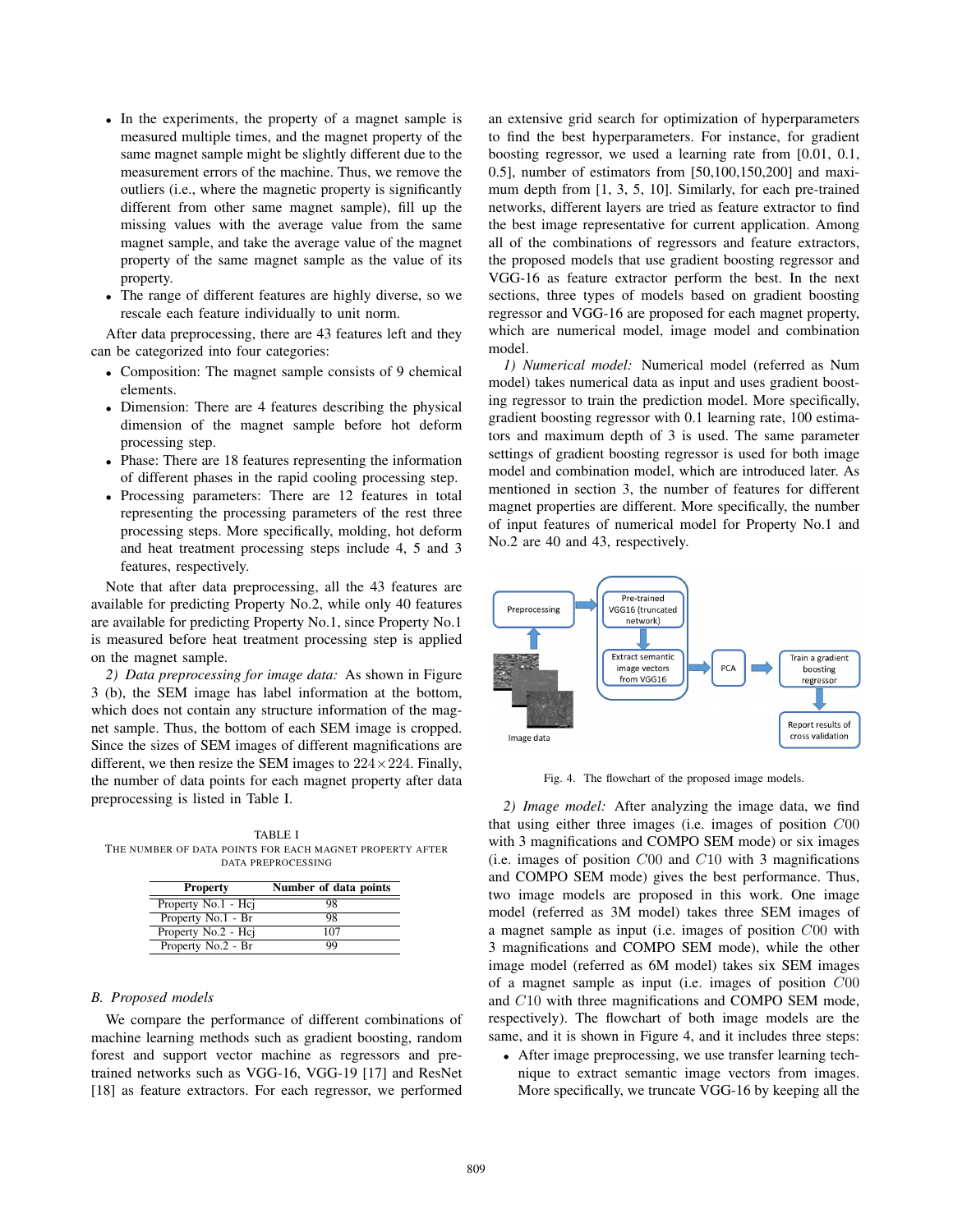convolutional blocks (i.e. blue blocks in Figure 2), and feed the preprocessed image into the truncated network to get the output (i.e. 512 features maps) of the last convolutional block.

- However, the dimensionality of the output of the last convolutional block is too high, which might lead to the curse of dimensionality. Thus, we apply two methods to reduce the dimensionality. First, global average pooling [19] is applied on each feature maps individual by computing the average of entries' values of each feature map. In this way, we could convert these 512 feature maps to a 1-D vector with 512 entries and it is the representation of the input image. Since the image model takes multiple SEM images as input, we compute such vector for each input image individually and concatenate them together into one 1-D vector. However, the dimensionality of this 1-D vector is still high compared to the number of features of numerical data, so Principal Component Analysis (PCA) [20] is applied to further reduce the dimension to 25. In particular, the summation of explained variance ratio of the selected principal components are around 91% and 87% for 3M and 6M model, which implies the selected principal components contain the enough information of images. In other words, by using transfer learning and dimensionality reduction techniques, we could use a 1-D semantic image vector with 25 entries to represent input images.
- Finally, gradient boosting regressor takes the semantic image vectors as input to train the prediction model for each magnet property.

*3) Combination model:* The combination model takes both numerical data and image data as input, and two combination models are proposed in this work. The difference of the two combination models is the number of input SEM images. One combination model (referred as 3NM model) takes three SEM images of a magnet sample (i.e. images of position C00 with 3 magnifications and COMPO SEM mode) and numerical data as input, while the other combination model (referred as 6NM model) takes six SEM images of a magnet sample (i.e. images of position C00 and C10 with three magnifications and COMPO SEM mode, respectively) and numerical data as input. The flowchart of combination model is shown in Figure 5. More specifically, the method to compute the semantic image vector from input images is the same as the image model. Then the semantic image vector is concatenated with numerical data, and they are fit to each magnet property using gradient boosting regressor.

# V. RESULTS AND DISCUSSION

### *A. Experimental setting and error metric*

We use two error metrics to evaluate the performance of the proposed models, which are mean absolute error rate (MAE%)



Fig. 5. The flowchart of the proposed combination models.

and pearson correlation coefficient (R). The equations for computing three metrics are shown as below,

$$
MAE\% = \frac{1}{N} \sum_{i=1}^{N} \frac{|y_i - \hat{y}_i|}{y_i} \times 100
$$
 (1)

$$
R = \frac{\sum_{i=1}^{N} (y_i - m_y)(\hat{y}_i - m_{\hat{y}})}{\sqrt{\sum_{i=1}^{N} (y_i - m_y)^2 (\hat{y}_i - m_{\hat{y}})^2}}
$$
(2)

where  $N$  is the total number of data points in the dataset of corresponding magnet property.  $y_i$  and  $\hat{y}_i$  represent the ground truth and predicted values, respectively.  $m_y$  and  $m_{\hat{y}}$  denote the mean of the ground truth and predicted values, respectively. In addition, because the dataset is relatively small, 5-fold cross validation is implemented to evaluate performance of all the proposed models.

#### *B. Results analysis and data-driven insights*

In this section, the performance of the proposed models are evaluated and data-driven insights are discussed based on the experimental results. The proposed models are trained for each magnet property, and the results of 5-fold cross validation in terms of MAE% and R are shown in Table II and Table III. From the results, we can observe that numerical model can already achieve a very high accuracy although it only uses numerical data as input. More specifically, the numerical model can get 3.56% and 2.20% MAE% for Property No.1 Hcj and Br, respectively. For Property No.2 Hcj and Br, the numerical model can achieve 4.23% and 2.98% MAE%. Meanwhile, the results of Table III follows the same trend.

TABLE II PERFORMANCE COMPARISON OF THE PROPOSED MODELS IN TERMS OF MAE%

| <b>Property</b>                | Num<br>model | 3M<br>model | 6М<br>model | 3NM<br>model | 6NM<br>model |
|--------------------------------|--------------|-------------|-------------|--------------|--------------|
| P1 Hci                         | 3.56%        | 9.56%       | 7.71%       | $4.07\%$     | 3.97%        |
| P <sub>1</sub> R <sub>r</sub>  | 2.20%        | 2.36%       | 2.35%       | $2.12\%$     | 2.07%        |
| P <sub>2</sub> H <sub>ci</sub> | $4.23\%$     | 13.00%      | 12.46%      | $6.00\%$     | 5.69%        |
| $P2$ Br                        | 2.98%        | 3.35%       | $3.32\%$    | 2.53%        | 2.48%        |

Figure 6 shows the parity plot of all the four magnet properties based on numerical model. The plots show that most of data points are distributed along the diagonal, which shows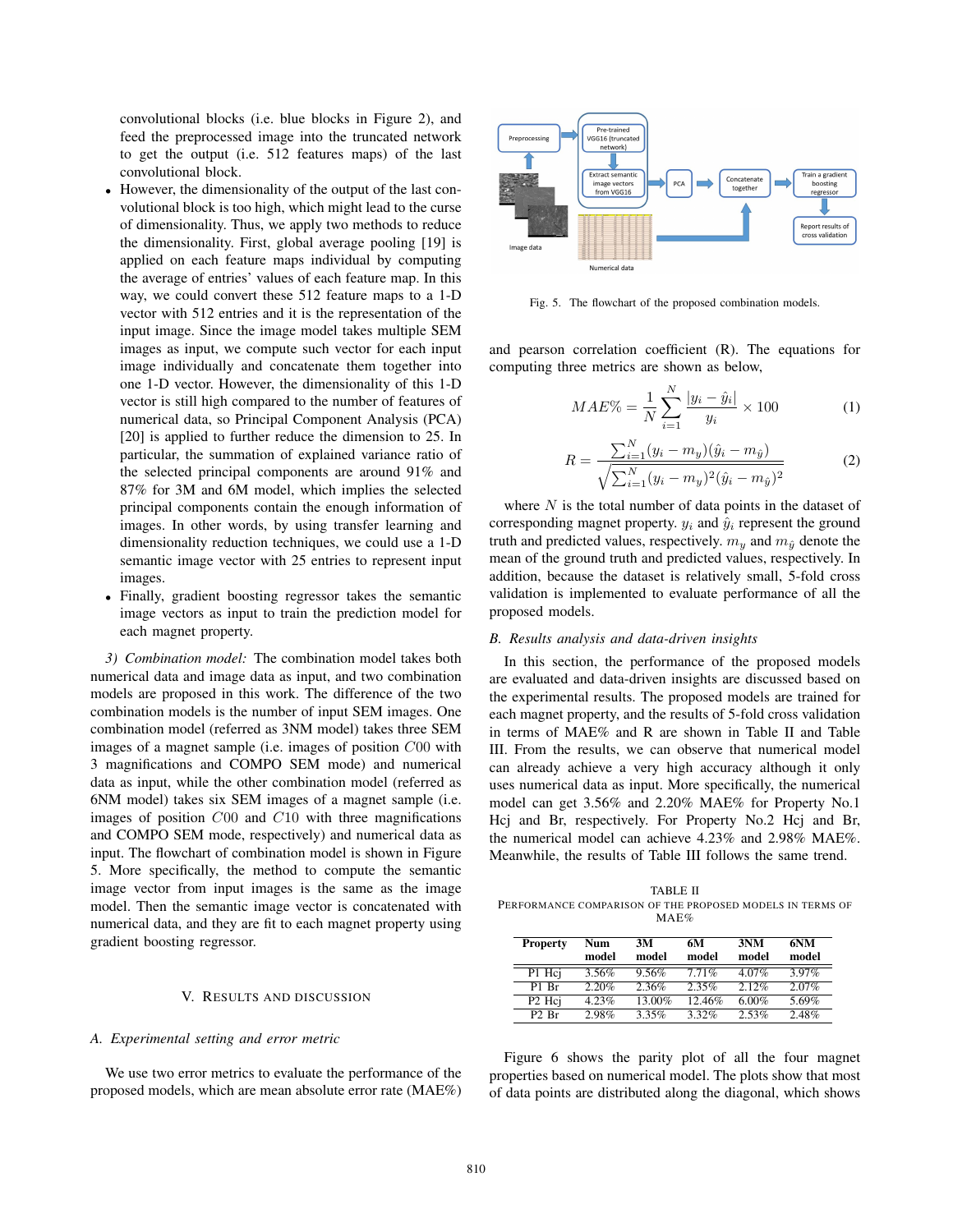TABLE III PERFORMANCE COMPARISON OF THE PROPOSED MODELS IN TERMS OF R

| <b>Property</b>                | Num<br>model | 3M<br>model | 6М<br>model | 3NM<br>model | 6NM<br>model |
|--------------------------------|--------------|-------------|-------------|--------------|--------------|
| P1 Hci                         | 0.93         | 0.65        | 0.78        | 0.93         | 0.93         |
| P1 Br                          | 0.60         | 0.56        | 0.57        | 0.63         | 0.64         |
| P <sub>2</sub> H <sub>ci</sub> | 0.98         | 0.78        | 0.81        | 0.96         | 0.96         |
| $P2$ Br                        | 0.45         | 0.35        | 0.39        | 0.55         | 0.57         |

that the proposed model can make accurate predictions. However, the variance of parity plot of Property Br is larger than that of Property Hcj. In addition, it is relatively straightforward to retrieve importance scores for each feature after gradient boosting regressor is trained. In particular, feature importance is calculated for a weak learner by the amount that each feature split point improves the performance measure. The feature importance is then averaged across all of the weak learners within the model. Figure 7 shows the feature importance for each magnet property based on the numerical model.

• Insights (1): The four processing steps have different purposes. Rapid cooling is to make crystallization and control the size of crystallization. Molding is to increase sample's density. Hot deform aligns the orientation of the crystal to get high property. Heat treatment smooths the unevenness of grain boundaries of sample's structure to get high property. Thus the hot deform and heat treatment processing steps are the crucial processing to enhance the mechanical property of the magnet samples. In Figure 7, the features of hot deform and heat treatment processing steps are found to be more important than other features, which matches the domain knowledge.



Fig. 6. The parity plots of each magnet property based on numerical model. (a) Property No.1 Hcj. (b) Property No.1 Br. (c) Property No.2 Hcj. (d) Property No.2 Br

However, the performance of both image models is worse than the corresponding numerical models, and the performance of 6M model for all the magnet properties is slightly better than that of 3M model. The reasons might be twofold: 1) The SEM technique would destroy the sample after taking the image. So although the SEM image and magnet property could be collected from the samples with same composition and processing parameters, there is no one-to-one mapping between SEM image and magnet property. In other words, the SEM images and corresponding magnet property are not measured from exactly the same sample, which could introduce noise in the dataset. 2) There are six images (i.e. positions C00, C10 with three magnifications and COMPO SEM mode) available for each magnet sample. By taking more SEM images as input, the model can learn more knowledge about structural information. Thus, the performance of 6M models are better than that of 3M models. Another three insights could be found be analyzing and reasoning the results of the proposed image models:

- Insights (2): From data mining point of view, it is important to retain a one-to-one mapping between model's input and output. Since SEM techniques could destroy the samples, it is important to change the experimant operations order that the properties of samples should be measured before SEM images are analyzed.
- Insights (3): As shown in Figure 3 (a), the position  $C_{0}$ is the center position of the magnet sample, while position  $C10$  is the position shifted along  $Z$  axis compared with position C00. Since both positions are at the center area of the magnet sample, the SEM images of the two positions might contain similar structural information. Thus, only slight performance improvement can be observed when we include more SEM images from position C10. The performance might be improved if more SEM images from other different sample areas are available.
- **Insights (4):** In addition, we can observe that the performance of the image models for Property Hcj are worse than that of image models for Property Br. Interestingly, this might indicate that the structural information in the SEM images is more related to the property Br, but we are not aware of any existing domain knowledge supporting or refuting this data-driven insight.

The performance of 6NM model for all the magnet properties is slightly better that that of 3NM model, and the reasons for the improvement are the same as mentioned above. In addition, the performance of the combination model has different trends for Property Hcj and Br when compared with that of the numerical model. As mentioned in insights (4), it appears that the structural information in the SEM images is more informative for Property Br, so including SEM images in the combination model leads to a performance improvement compared to the numerical models for Property Br. On the other hand, since the performance of the image model is much worse than that of numerical model for Property Hcj, adding SEM images in the combination model does not improve the performance, but rather deteriorates the performance as it might confound the model.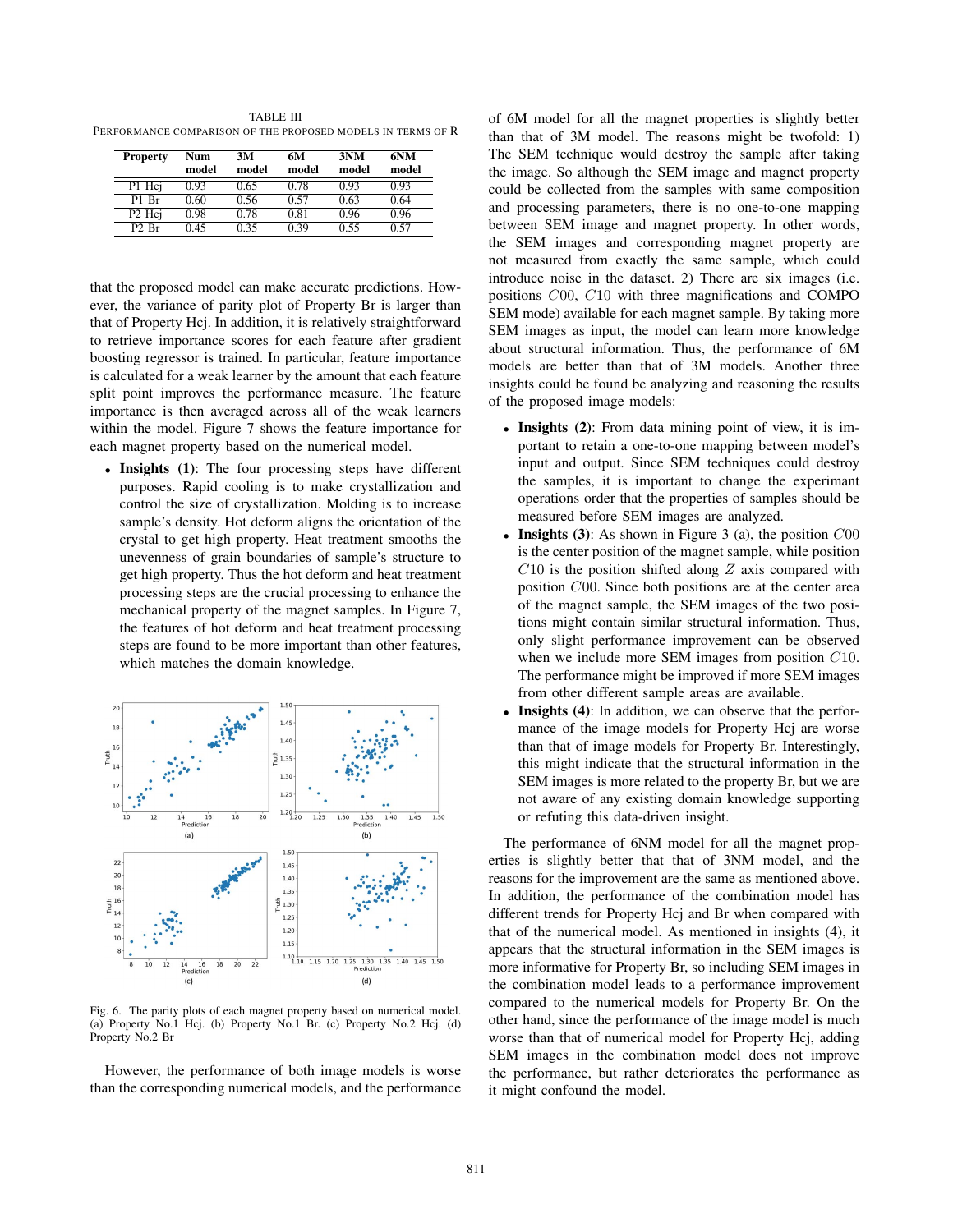

Fig. 7. The features importance for each magnet property based on numerical model. (a) Property No.1 Hcj. (b) Property No.1 Br. (c) Property No.2 Hcj. (d) Property No.2 Br.

Figures 8 and 9 show the feature importance for each magnet property based on 3NM and 6NM model, respectively. By comparing with Figure 7, we can observe that several image features turn out to be important to predict the magnetic properties. However, the importance of image features is different for Property Hcj and Br.

• Insights (5): We can observe that features of numerical data are more important than features of image data when predicting Property Hcj, while image features are much more important than numerical features for Property Br. Thus, different types of data and models should be used depending on the property of interest.

This finding also supports our earlier mentioned data-driven insight (4) that the SEM image contains more information related to Property Br than Property Hcj, and that might also be the reason why the image and combination models performs better for Property Br than Property Hcj.

# VI. APPLICATIONS FOR DIFFERENT MATERIALS SYSTEMS AND PREDICTIVE EXPERIMENTAL DESIGN

Experiments data, especially industrial experiments data, is significantly different from simulation data, because it is usually a noisy heterogeneous wide-shallow dataset. Thus, a strategic way to process such dataset is important in order to develop an accurate machine learning model. The proposed framework in this work is general enough to be extend to other industrial experiments dataset. More specifically, different data resources should be processed in different ways in data cleaning and data preprocessing. Numerical data is extremely noisy, since it records all the information during the manufacturing process. Thus, domain knowledge is required to process numerical data, such as feature removal and outlier detection. On the other hand, the goal of data preprocessing for image data is to avoid the curse of dimensionality due to the limited



Fig. 8. The features importance for each magnet property based on 3NM model. (a) Property No.1 Hcj. (b) Property No.1 Br. (c) Property No.2 Hcj. (d) Property No.2 Br



Fig. 9. The features importance for each magnet property based on 6NM model. (a) Property No.1 Hcj. (b) Property No.1 Br. (c) Property No.2 Hcj. (d) Property No.2 Br

experiments data, and it is mainly based on machine learning methods. Due to the different characteristics of materials systems, different pre-trained models and dimension reduction techniques can be replaced in the framework to extract salient features from image data. The choice of machine learning models in model development is highly dependent on the goal of problem. Traditional machine learning method, such as gradient boosting, is easier to interpret so that more insights might be discovered, while deep learning models usually has higher learning capability if a relatively large dataset is available for training.

The proposed methods are already deployed in Toyota